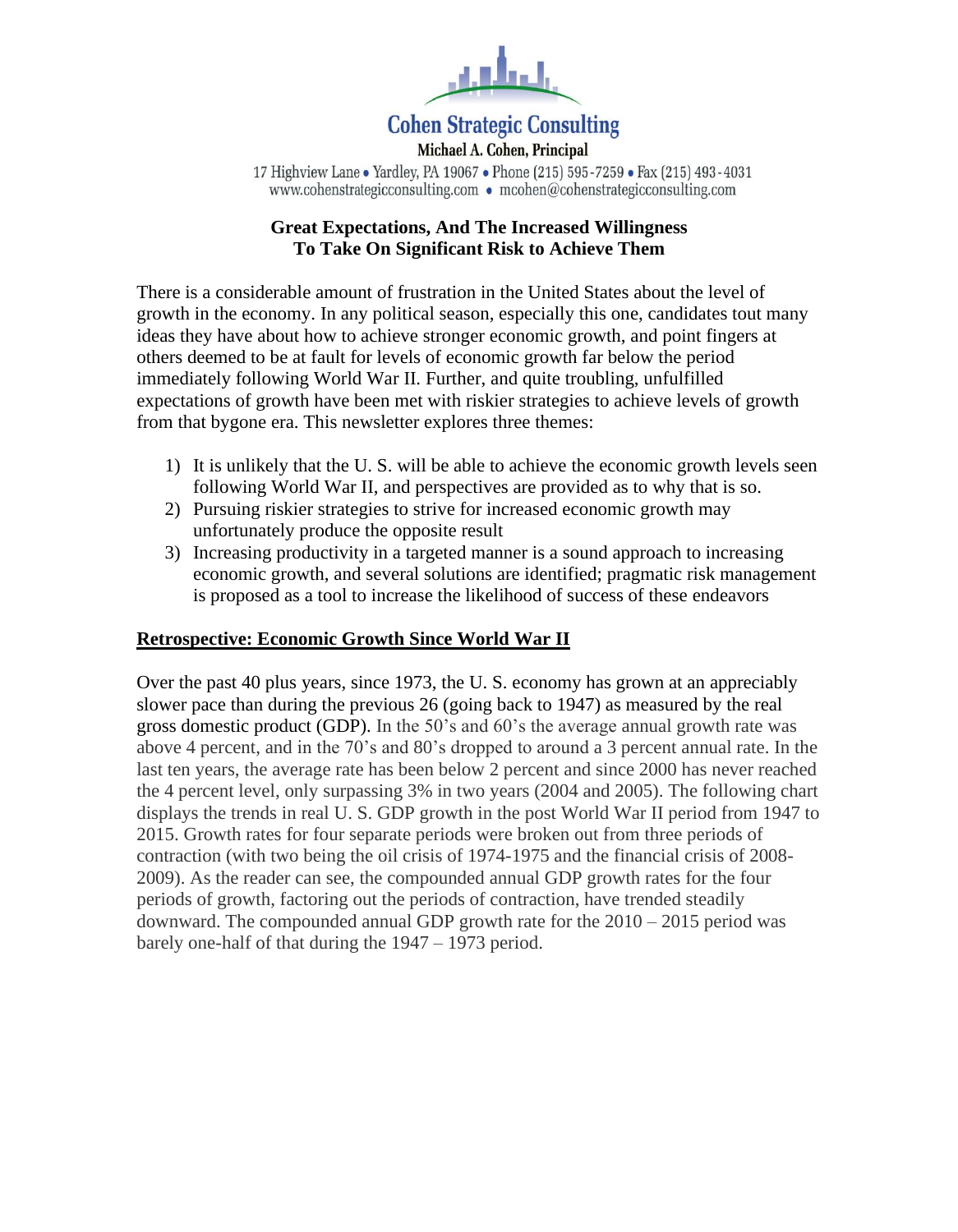#### **Growth In U. S. Real Gross Domestic Product (GDP): 1947 - 2015**

| <b>Period</b>          | $CAGR$ $(*)$ | <b>Years of Negative Growth</b> | <b>Comments</b>         |
|------------------------|--------------|---------------------------------|-------------------------|
| 1947 - 1973 (26 years) | 4.0%         | 3                               |                         |
| 1974 - 1975 (2 years)  | $-0.4%$      | $\boldsymbol{2}$                | <b>Oil Crisis</b>       |
| 1976 - 1990 (16 years) | 3.4%         | $\mathfrak{2}$                  |                         |
| 1991 (1 year)          | $-0.1%$      | $\mathbf{1}$                    |                         |
| 1992 - 2007 (16 years) | 3.2%         | $\mathbf{0}$                    |                         |
| 2008 - 2009 (2 years)  | $-1.5%$      | $\mathbf{2}$                    | <b>Financial Crisis</b> |
| 2010 - 2015 (6 years)  | 2.2%         | $\boldsymbol{0}$                |                         |

Notes:

CAGR - Compounded Annual Growth Rate

Three negative periods were broken out (bolded) from the other growth periods

Business and government leaders have sought a vast range of solutions to achieve greater levels of growth over the past few decades, and have often been frustrated in doing so. In the absence of significant economic and financial growth, many countries (and companies) are pursuing strategies and tactics with increased levels of risk to enhance prosperity. In visual terms, this involves seeking a point on the Efficient Frontier further out to the upper right hand corner. I believe that by understanding how our collective expectations came about and how our willingness has increased to endure greater risk to be more prosperous, focusing on the drivers attributed to increasing growth (most importantly improved productivity) as well has how to focus on mitigating the most impactful risks we face, it will be possible to implement national and business strategies to increase prosperity at a greater pace than that of the past decade. Whether it is possible to achieve economic growth at the pace seen beginning around the middle of the  $20<sup>th</sup>$  century and for the two decades following remains to be seen.

### **Great Expectations**

In the Saturday/Sunday, October 15-16, 2016 edition of the Wall Street Journal's Review Section, Marc Levinson shared an essay adapted from his new book, "An Extraordinary Time: The End of the Postwar Boom and the Return of the Ordinary Economy". Mr. Levinson posits that the economic growth experienced in the post-World War II period cannot be duplicated without major ongoing improvements in productivity and innovation,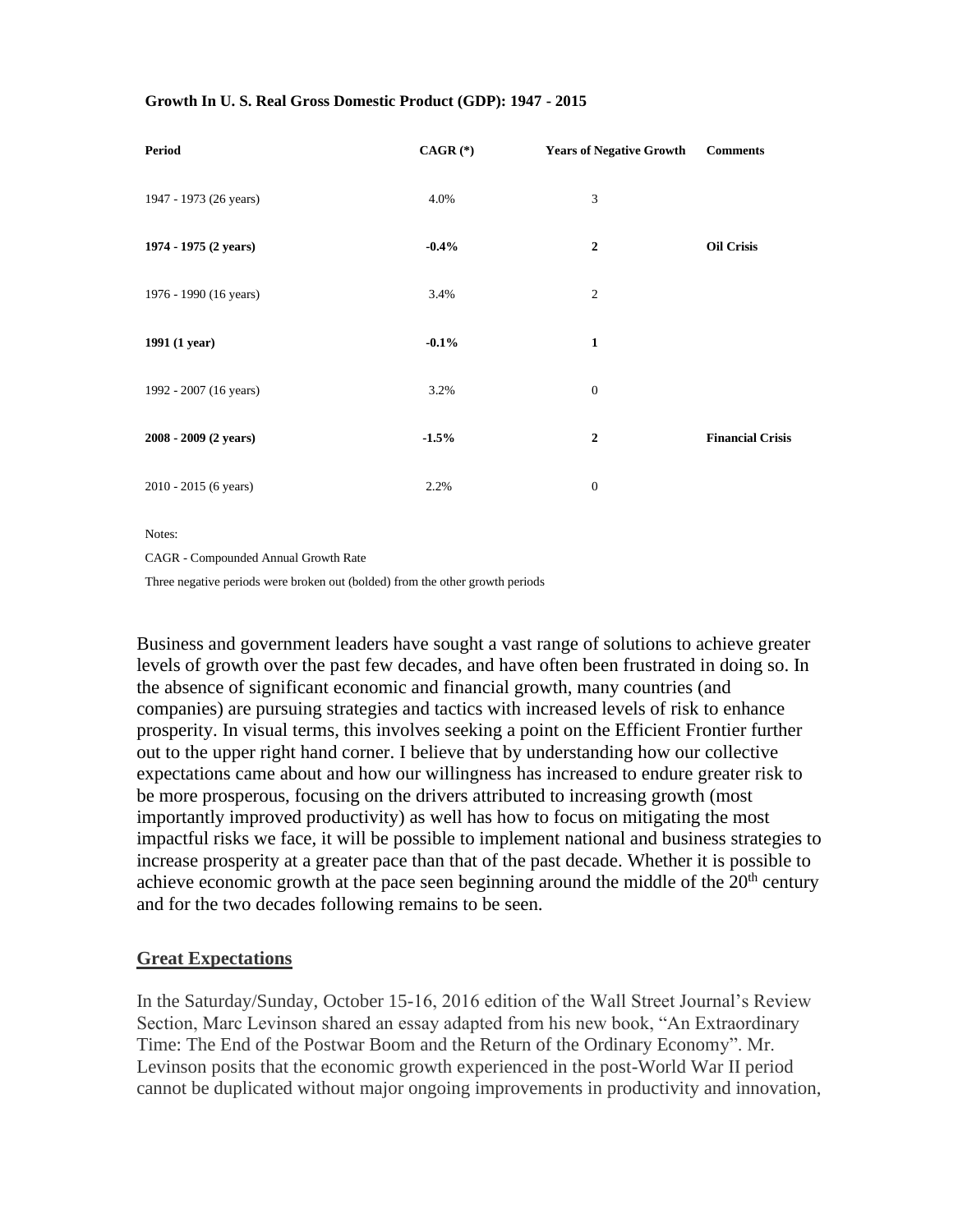and that unfortunately they are unlikely to occur. There are several perspectives why this is likely be so, drawing in part from several themes in his essay:

- 1) The U. S. Economy grew at an unprecedented pace in the 25 year period from 1948 through 1973, spurred on by many developments related to the aftermath of World War II:
	- Pent-up demand, stimulus from the post-war baby boom
	- A vastly more educated workforce
	- Virtually zero unemployment
	- Technological innovation, most importantly in communications and computing
	- Greatly expanded transportation

- The devastation of the economies of many countries, now world leaders, that rendered them as less formidable competitors (Germany, Japan, France, and Great Britain)

2) Many of the factors that drove increases in productivity cannot be replicated with anywhere close to the impact realized in that unprecedented 25 year period: - Educational increases will at best be far more modest. In fact, in spite of the theoretical availability of higher education to all, the increasing dysfunction of public schools in many parts of the U. S. and the foreboding cost of higher education combined with the college loan crisis, many Americans in the upcoming years will be less educated than they have been. As a secondary school teacher as a young man and as a part-time university professor now I find this trend extremely troubling. Further, the modest extent to which our higher education system focuses on several key subject areas driving productivity, for instance 'STEM' … Science, Technology, Engineering and Mathematics … is also troubling.

- Enhanced communication capabilities, as amazing as they have been in the past two decades, haven't driven productivity growth *to the extent* that the wide-ranging availability of the telephone did in the 1948-1973 period, even with the near-universal usage of cell phones, computers and the Internet. While social media has been, and continues to be a world-wide phenomenon (obsession?), I question whether following one's thousands of friends' daily activities on Facebook or sharing pictures from last Saturday's party on Instagram have made any contribution to increasing economic productivity.

- Transportation improvements are far more modest than they were during the quantum leap seen in the 1948-1973 period. By the mid 1970's, one could utilize automotive, train or plane travel freely around the U. S. and the world, but with the considerable (and necessary) safety and security concerns of the past 15 years, transportation may have actually turned into an impediment to productivity growth.

3) Innovation surely plays a significant role in increasing productivity, but as Mr. Levinson points out it is both difficult to stimulate innovation and predict which innovations will lead to higher productivity. In a less favorable economic environment, investments in innovation are unfortunately less they have been in rosier times.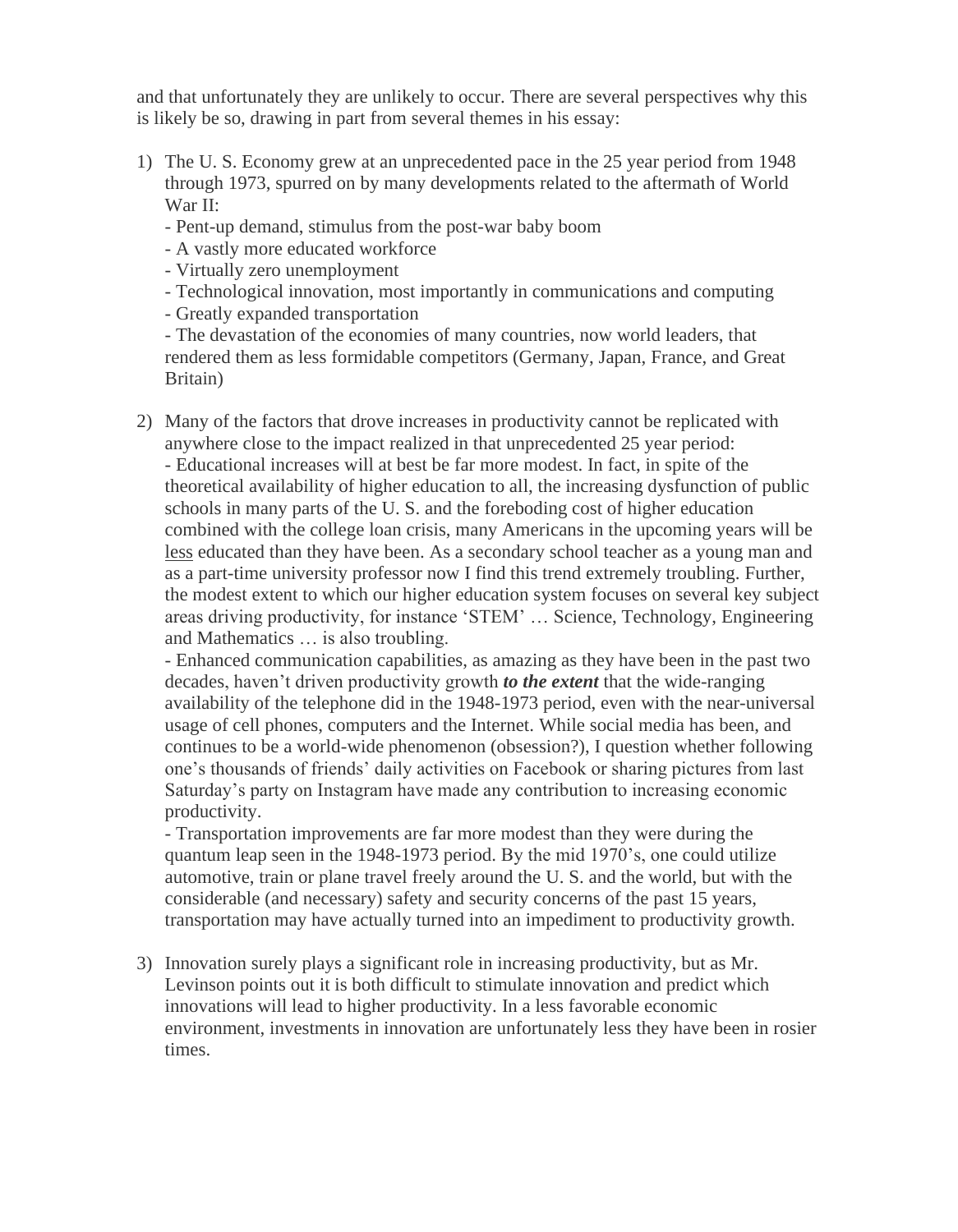# **Managing Risk More Effectively**

During the past two years, I have written extensively on the need for pragmatism in enterprise risk management. Theories and quantitative analyses abound, and while I fully support them when used effectively they too often are used in place of business horsesense. Focusing on the most impactful risks a company faces, those that can prevent successful execution of its strategy, meeting its corporate goals, not being exposed to a level of adverse risk impact greater than what the organization can comfortably tolerate, and satisfying its various stakeholder groups is at the core of my 'mantra' … pragmatic enterprise risk management. I strongly believe that this concept would enhance the effectiveness government programs as well. An article I wrote late in 2015, "Pragmatic ERM For Insurers" explores this mindset.

(http://www.cohenstrategicconsulting.com/assets/Pragmatic\_ERM\_For\_Insurers\_Cohen.p df )

Fundamental to pragmatic risk management is having realistic, attainable goals, and as importantly goals that will be seen as appropriate by a business' and government's stakeholders. Is it possible that without the significantly increasing productivity of the 1948 – 1973 time frame that Mr. Levinson suggests will be very hard to replicate, expectations across the board will be unrealistic? Can governments in the developed world achieve 4% or greater GDP growth? In addition to the paucity of productivity growth, has the structural and psychological damage that occurred during the financial crisis created a growth 'hurdle' too high to surmount? As is displayed in the earlier chart, compounded annual GDP growth in the 6 years following the financial crisis  $(2010 - 2015)$  is barely half that achieved during the post World War II period. For most of my 40 year business career, a 15% ROE was the standard for strong corporate profitability. Is that, too, an unrealistic benchmark at this point in time?

For those of us of a certain age (we 'Baby Boomers'), having grown up in the 'Prosperous Age' surely created an expectation that substantial and predictable growth was the norm. Many corporate and government leaders today are Baby Boomers. As such, we expected that great business and national economic success was achievable, and sought strategies of many kinds to meet those standards. With a less favorable economic environment (and the benefit of hindsight), it could well be that achieving these standards in recent years was not possible. Try as we might, and pursuing strategies that were … again with the benefit of hindsight … riskier, businesses and governments alike were increasing their exposure to risk and its adverse consequences and not achieving the desired results.

As I peruse the business landscape, viewing the political/regulatory component as an element of the business landscape, there are several areas of risk that I find to be particularly volatile as many companies are pursing strategies with greater risk in general. Each is potentially powerful and unpredictable, and are noted as follows:

Economic/Financial: Interest rates that are too low (currently) or too high (early 1980's); Unemployment rates above those thought to be structural; International economies (how they are managed, currencies, exchange rates, tariffs, competition among them), with ever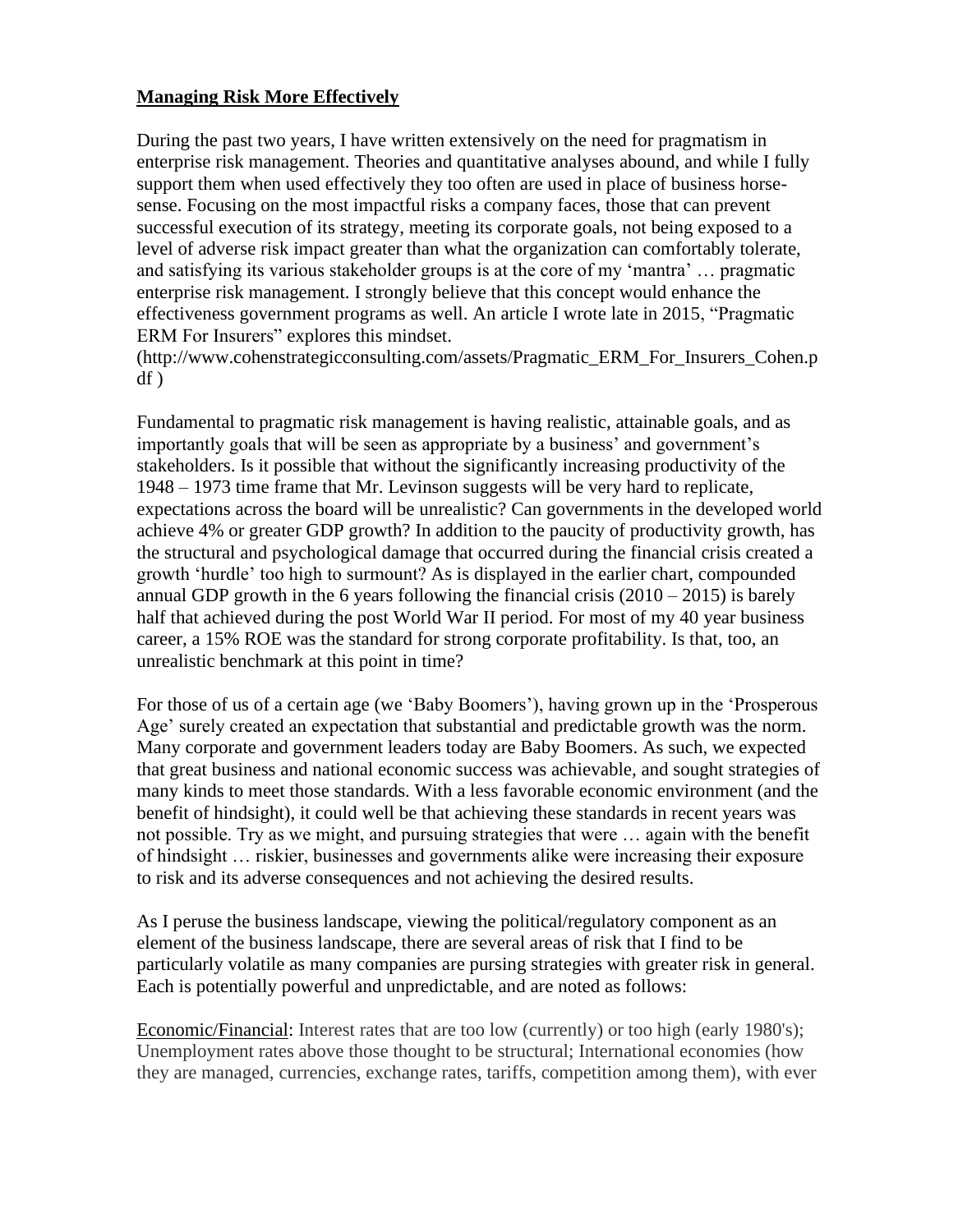increasing globalization exacerbating the level of risk; Commodities prices, impact on sovereign economies; Liquidity unavailability, with the most dangerous example being the freezing of the financial markets in 2008

Competition: A tautological comment I am extremely familiar with is "Competition is always getting more intense". I don't think that has ever been not true. What makes the competition for any business increasingly more challenging is that competition often morphs in unpredictable, non-linear ways.

Contagion: Problems at one firm (most likely a financial services firm) triggering significant issues at another. The financial crisis was greatly worsened by several instances of meltdowns at high profile firms (AIG, Washington Mutual, and Lehman Brothers most notoriously) causing substantial damage at others.

Concentration/Diversification: (1) Where the company is a specialist (and hence potentially too concentrated) … in a product, a market, a process … and possesses some competitive advantage(s), proprietary technology or patents or favorable image in the marketplace, imperiled by a large, powerful, well-capitalized competitor deciding to enter this business; regulations changing, materially restricting its operations, rendering the company without enough viable businesses to operate profitably; or a new business concept (technology-driven being a likely scenario) may cause it to be obsolete, or (2) Where a company is overdiversified **(**defined here as one with too many disparate operations to be managed successfully), and as such it could face a (i) lack of focus on all aspects of its operations; (ii) lack of necessary resources (human, financial, operational) to manage all of its activities successfully; (iii) lack of agility in decision making and execution; or (iv) customers determining that the company's 'lesser business lights' are not desirable product/service providers relative to established leaders in the particular segment

Fiduciary/Advice: Losing credibility as a provider of quality and objective 'answers' could well devastate a company (Ineffective or self-serving advice, losing credibility with customers and potentially triggering E&O claims, divulging confidential information … insider trading being the most conspicuous example …, illegal advice, advice givers not certified or credentialed to give particular advice)

Cyber: The security of information is under siege world-wide, with hackers seemingly more sophisticated and clever than businesses, governments and organizations in general are in protecting it.

Political/Regulatory: Unpredictable or unnecessary regulations (and it is broadly debatable what regulations may be unnecessary); policies that protect unproductive or outdated businesses/industries and end up stifling competition and innovation, and consequently productivity

International: Given the interconnectedness of the world economy and the widespread tensions across sovereign borders, vastly different national priorities present an enormous,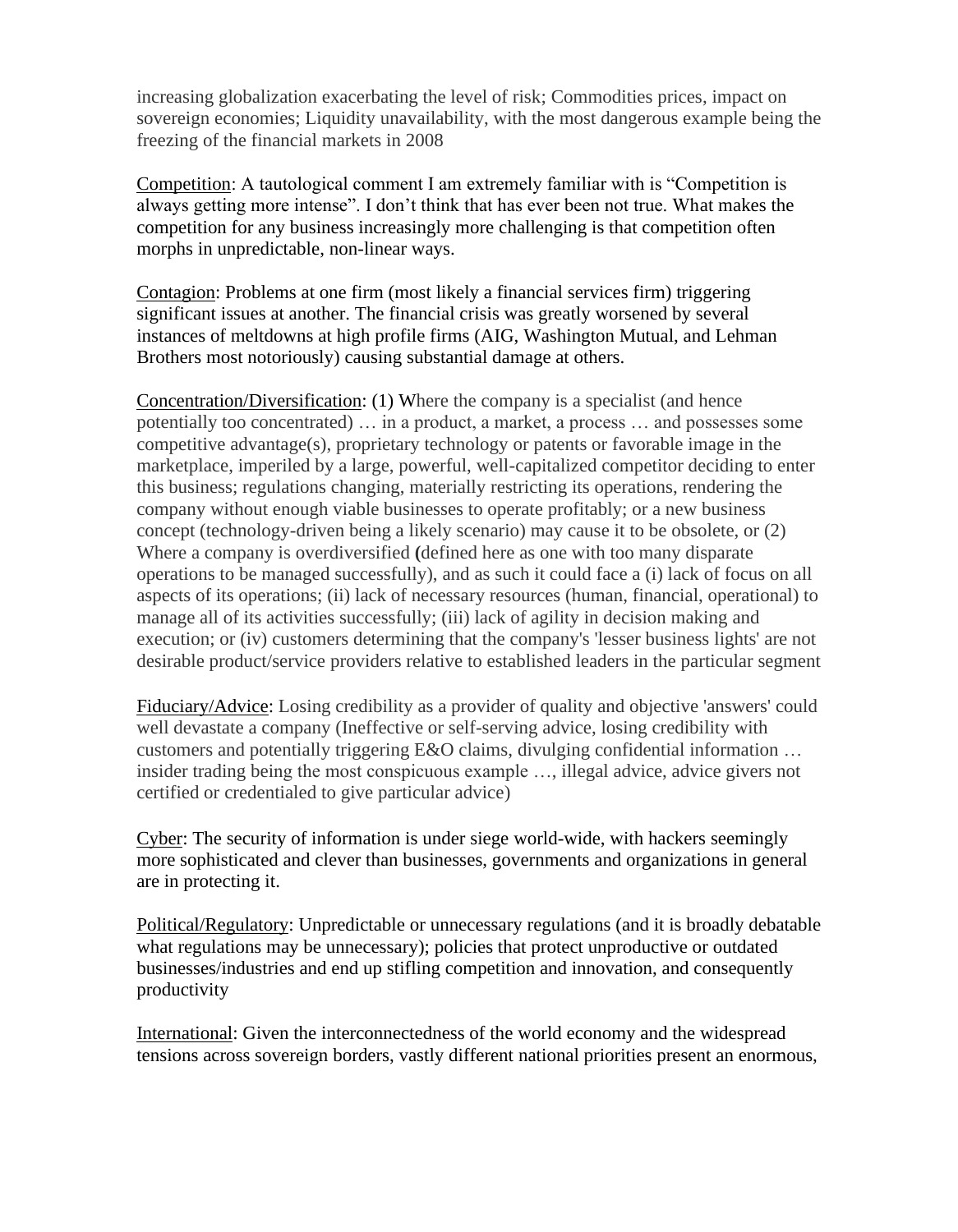uncertain mosaic of risks that every government faces. The same is true for its corporations, whether they compete internationally or not.

## **What Lessons Have Been Learned From The Financial Crisis?**

An ancient proverb goes something like: "Forecasting the future is impossible. Why, predicting the past is extremely difficult". It has been less than 10 years since the financial crisis devastated the U. S. and world economies, and there are many theories as to what caused it. Several factors are widely agreed upon (e.g. the real estate bubble, the contagion effect across financial services firms and sectors, political and regulatory infighting and myopia, failures in securitizations and the ratings of them), and others seem to be entirely plausible 'contributors'.

Frightening questions abound:

"Are there instances where the same mistakes are being repeated all over again?" More specifically, "Are significant financial firms taking similar risks now to those they took leading up to the financial crisis?"

"What is the appropriate extent of regulation?"

"Have egregious practices been curtailed?"

"Are there certain industries that could melt down (reminiscent of the tech and real estate disasters)?"

 "Are there risks that can put us out of business, or almost as bad impair us so severely that we cannot fully recover"? (i.e. Fatal Risks)

# **Looking Forward – Finding The Route To Prosperity**

The million dollar question (the late Senator Everett Dirkson would have said 'Billion', and in 2016 it is possibly more accurate to say 'Trillion') is **"What strategies and tactics can governments and businesses pursue to achieve prosperity while at the same time managing them with acceptable levels of risk"?**

**Creating enduring value** – Government initiatives such as infrastructure, energy and safety/security; business strategies dedicated to long term consumer needs such as housing, food, financial security

**Technological advances** in the fields of information and analysis, communications, safety and security. I cheerfully acknowledge that I am not the person to drive these advances; given that my first college computer science course involved programming with punch cards, and that I still remember my family's phone number growing up … Osborne 5-